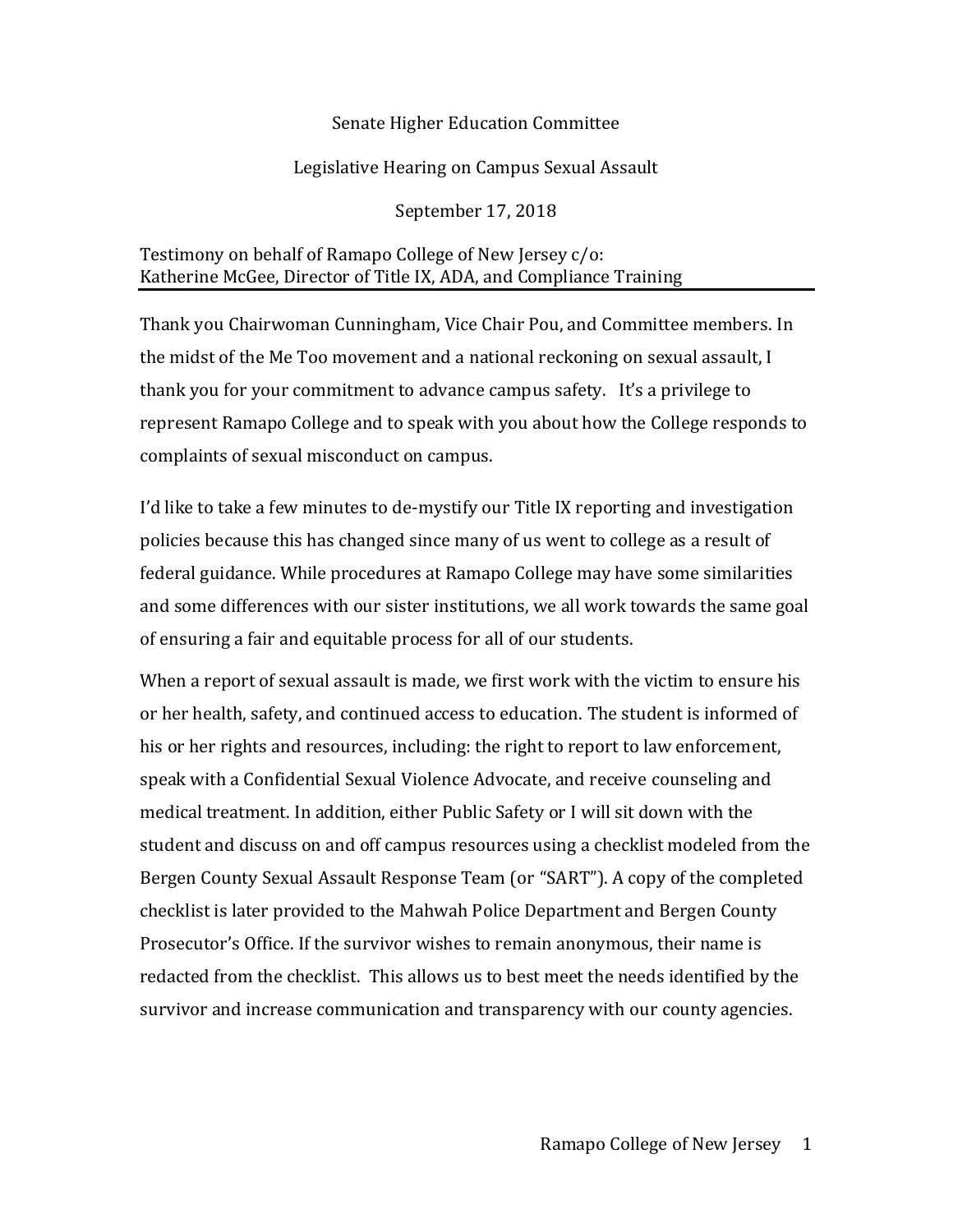Our Sexual Misconduct Policy, which is available on the Ramapo College Title IX website, explains the procedure for investigations of sexual misconduct. Following my initial meeting with the victim, wherein I discuss the investigation process and their rights under Title IX, a team of two Title IX investigators will then interview the parties, witnesses, and collect evidence. Our pool of 16 investigators undergo Title IX and sexual assault training conducted by nationally recognized experts. This extensive training includes an in-depth study of the dynamics of sexual assault, intimate-partner violence, and harassment; interview techniques; definitions of consent and incapacitation; due process; and the neurobiology of trauma, among other topics.

We also have five Deputy Title IX Coordinators who complete similar training. The role of the assigned Deputy Coordinator is to review the investigatory report, invite the parties and their advisors to separate meetings to read and respond to the report, and render an outcome (either responsible or not responsible) based on the preponderance of the evidence. The Deputy Coordinator will also determine the appropriate sanction if the accused is found responsible.

Throughout the investigation, students have the right to due process and fundamental fairness. Both parties have the same rights to:

- Have a personal advisor present for any investigation interview or meeting. The advisor can be anyone of the student's choosing, including an attorney.
- Access campus resources (for example, mental health and counseling support services).
- Present relevant witnesses and other evidence, review the written investigatory report, and then present any further relevant evidence.
- Be informed simultaneously in writing of the outcome.
- Appeal the outcome and sanctions to a trained appeals officer, who is separate and apart from the Investigators, the Deputy Coordinator, and myself.